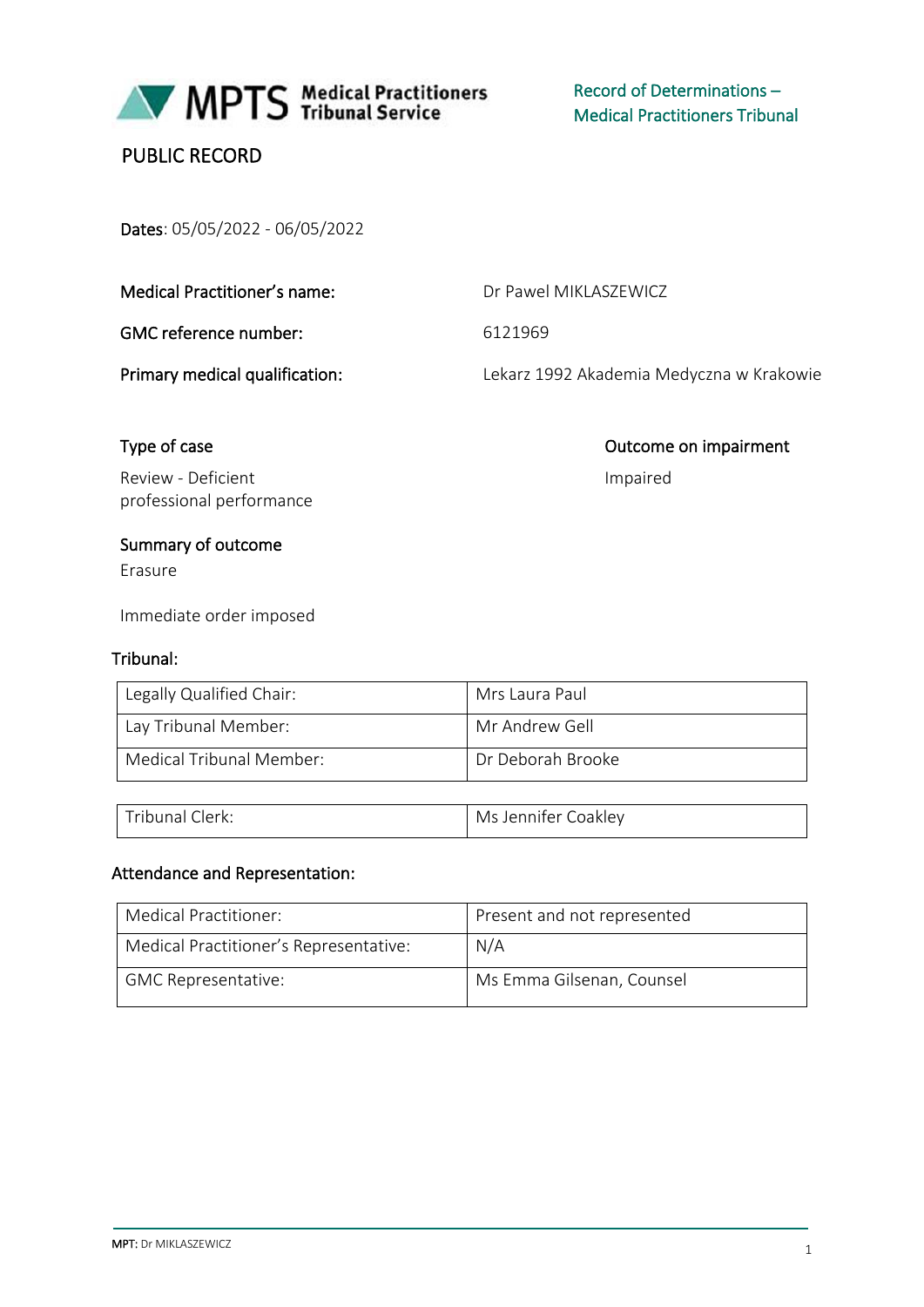## Attendance of Press / Public

In accordance with Rule 41 of the General Medical Council (Fitness to Practise) Rules 2004 the hearing was held in public.

#### Overarching Objective

Throughout the decision making process the Tribunal has borne in mind the statutory overarching objective as set out in s1 Medical Act 1983 (the 1983 Act) to protect, promote and maintain the health, safety and well-being of the public, to promote and maintain public confidence in the medical profession, and to promote and maintain proper professional standards and conduct for members of that profession.

#### Determination on Impairment - 06/05/2022

1. At this review hearing the Tribunal has to decide in accordance with Rule 22(1)(f) of the General Medical Council (GMC) (Fitness to Practise) Rules 2004, as amended ('the Rules') whether Dr Miklaszewicz's fitness to practise is impaired by reason of deficient professional performance.

#### The Outcome of Applications Made during the Impairment Stage

2. The Tribunal granted an application made by Ms Gilsenan on behalf of the GMC, to admit further documentary evidence. This application was made pursuant to Rule 34(1) of the Rules. The Tribunal's full decision on the application is included at Annex A.

3. The Tribunal refused an application made by Dr Miklaszewicz, to admit further documentary evidence. This application was made pursuant to Rule 34(1) of the Rules. The Tribunal's full decision on the application is included at Annex B.

#### Background

4. Dr Miklaszewicz qualified in Poland in 1992 and has worked in the UK since 1995. He initially worked in a non-clinical capacity in the UK whilst working intermittently as a locum GP in Poland. Dr Miklaszewicz commenced training in psychiatry in 2009. Having spent a year at CT1 level in Wales, he moved to a CT2 post in Devon in 2011. He ceased clinical work in April 2016 and later exited the training programme in September 2016.

#### 2019 Tribunal

5. The facts found proved at Dr Miklaszewicz's hearing which concluded in January 2019 ('the 2019 Tribunal') were firstly, that he stated dishonestly to his Educational Supervisor, in 2015, that he had registered with a GP local to Bodmin hospital, when he had not done so. Registering with a local GP was a requirement of Dr Miklaszewicz's Remedial Training Plan ('RTP'). The RTP had been devised for him by the Health Education South West Deanery.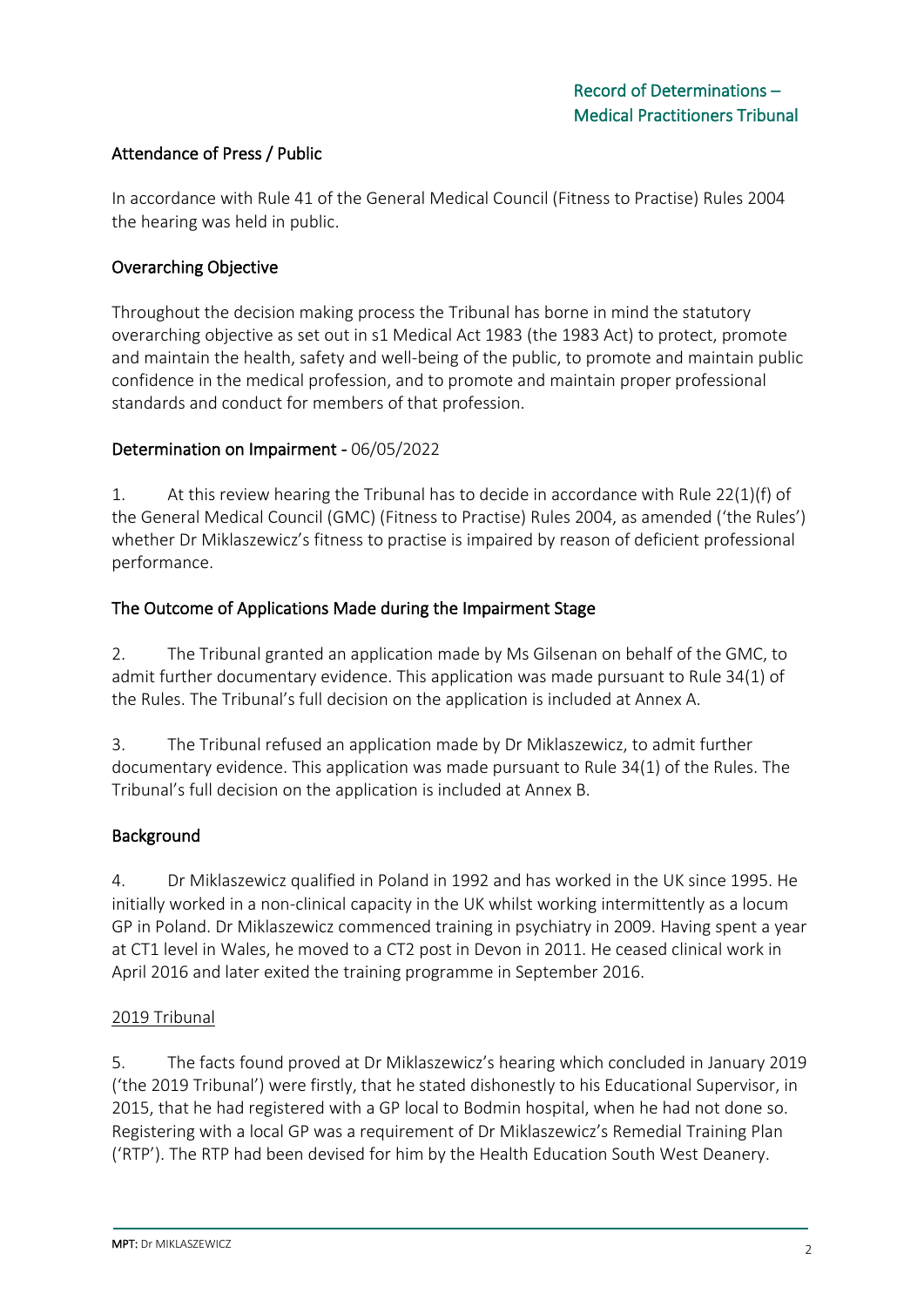Secondly, the 2019 Tribunal also found proved that, following a professional performance assessment by the GMC in 2017, Dr Miklaszewicz's performance was unacceptable in certain areas of his practice, and a cause for concern in others.

6. The 2019 Tribunal went on to determine that Dr Miklaszewicz's fitness to practise was impaired by reason of both misconduct and deficient professional performance. It determined to suspend Dr Miklaszewicz's registration for a period of 12 months.

# 2020 Tribunal

7. Dr Miklaszewicz's case was reviewed on 18 June 2020 ('the 2020 Tribunal'). Dr Miklaszewicz did not attend and was not represented at that review hearing. He had not responded to an invitation from the GMC for a further assessment of his professional practice issued in or around August 2019.

8. The 2020 Tribunal reflected upon the findings of the 2019 Tribunal. In relation to misconduct, it noted that the 2019 Tribunal had found that Dr Miklaszewicz's dishonesty 'risked bringing the profession into disrepute. Further, it also risked undermining public confidence in the profession and the need to maintain proper professional standards and conduct for members of the profession'. It also found that Dr Miklaszewicz had not provided any assurance that the allegations found proved would not be repeated.

9. The 2020 Tribunal noted that it had not been provided with any evidence that Dr Miklaszewicz had taken the appropriate steps to allay these concerns. He had not taken notice of the suggestions of the 2019 Tribunal, nor had he put any other material before the 2020 Tribunal. Accordingly, the 2020 Tribunal could not be satisfied that Dr Miklaszewicz would not repeat this misconduct in the future, which would undermine public confidence in the profession.

10. The 2020 Tribunal determined that Dr Miklaszewicz's fitness to practise remained impaired by reason of misconduct.

11. In relation to deficient professional performance, the 2020 Tribunal had not been provided with any evidence to satisfy it that Dr Miklaszewicz had developed insight into, or had remediated, any of the identified deficiencies in his professional performance. The 2020 Tribunal noted that there was no evidence that Dr Miklaszewicz had worked since April 2016. He did not provide any evidence of his continued professional development, nor had he responded to the GMC's request to take part in an assessment of his professional practice. It concluded that there was a risk that Dr Miklaszewicz's performance was unsatisfactory in a number of important areas of his practice.

12. The 2020 Tribunal therefore determined that Dr Miklaszewicz continued to pose a risk to patient safety, such that his fitness to practise remained impaired by reason of deficient professional performance.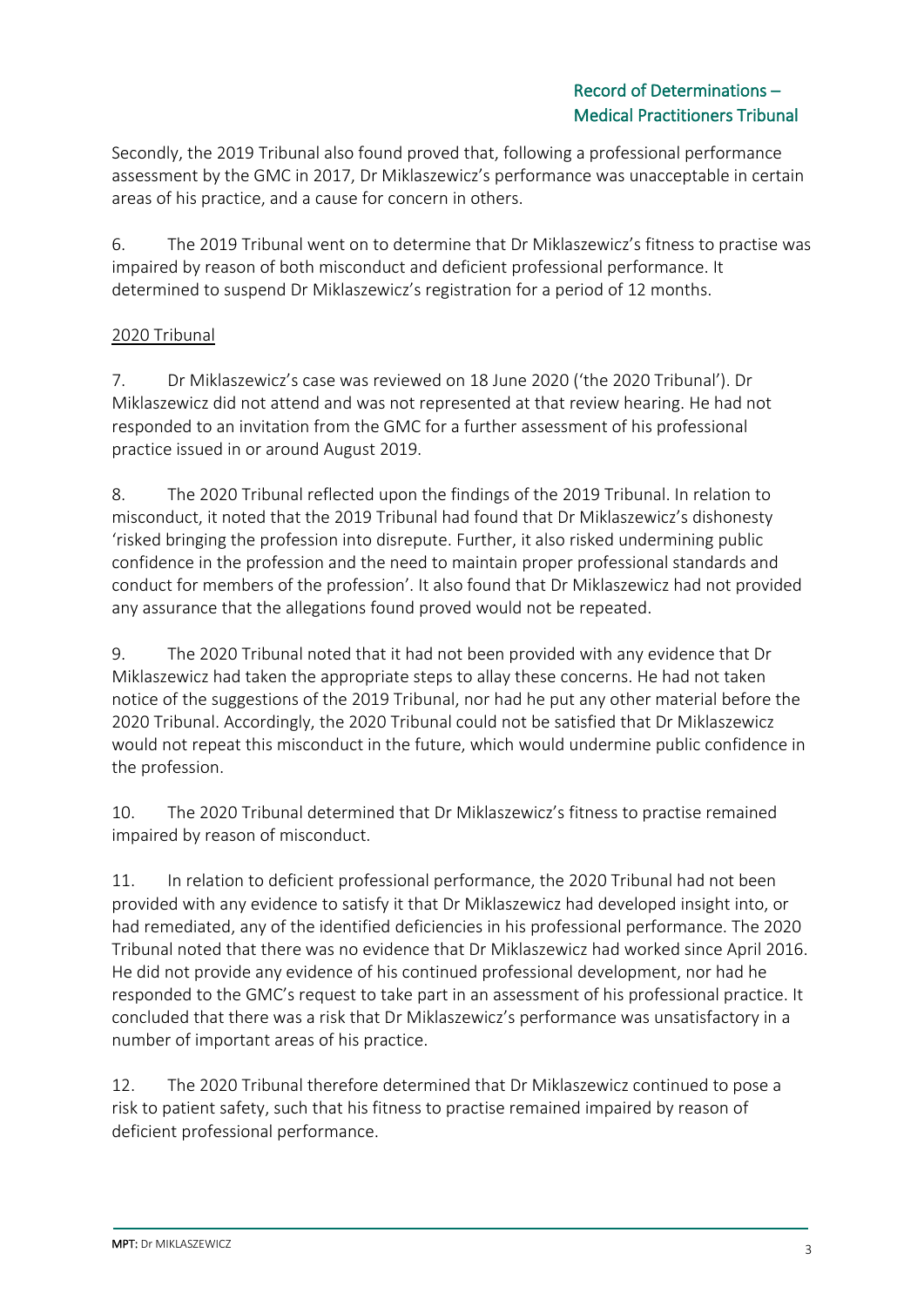13. The 2020 Tribunal considered that a further period of suspension would allow Dr Miklaszewicz to re-engage with the GMC's processes and give him the opportunity to regain his fitness to practise.

14. The 2020 Tribunal was concerned that, in the absence of any evidence to the contrary, Dr Miklaszewicz had not worked since April 2016 and it was of the view that he would need to complete a marked amount of re-training in order to be able to practise medicine safely.

15. The 2020 Tribunal observed that the outlook was less hopeful that Dr Miklaszewicz was interested in re-joining the medical profession. However, it did not conclude that his original misconduct and deficient professional performance warranted erasure of his name from the Medical Register at that stage because it was of the view that remediation of both his misconduct and the deficiencies in his professional practice remained a possibility.

16. When determining the period of suspension, the 2020 Tribunal concluded that, given the level of remediation and insight that Dr Miklaszewicz would need to achieve, a period of 12 months would be appropriate. This would ensure patient safety and the maintenance of public confidence in the profession.

## 2021 Tribunal

17. Dr Miklaszewicz's case was most recently reviewed on 12 July 2021. Dr Miklaszewicz attended this hearing.

# *Misconduct*

18. The 2021 Tribunal was not provided with any documentary evidence from Dr Miklaszewicz to demonstrate that he had developed any insight into, or had remediated, his dishonest behaviour. The 2021 Tribunal accepted Dr Miklaszewicz's oral evidence, however, in which he expressed genuine remorse for his conduct and acknowledged that what he did was wrong. The 2021 Tribunal considered that Dr Miklaszewicz had developed insight into his previous misconduct and concluded that the risk of repetition of such conduct in the future was very low.

19. The 2021 Tribunal therefore concluded that Dr Miklaszewicz's fitness to practise was no longer impaired by reason of misconduct.

# *Deficient Professional Performance*

20. The 2021 Tribunal was not provided with any documentary evidence to demonstrate that Dr Miklaszewicz had remedied the identified deficiencies in his clinical practice, despite the request of previous Tribunals to provide up-to-date documentation. The 2021 Tribunal was of the view that there was a significant risk of repetition of similar incidents of poor clinical practice in the future.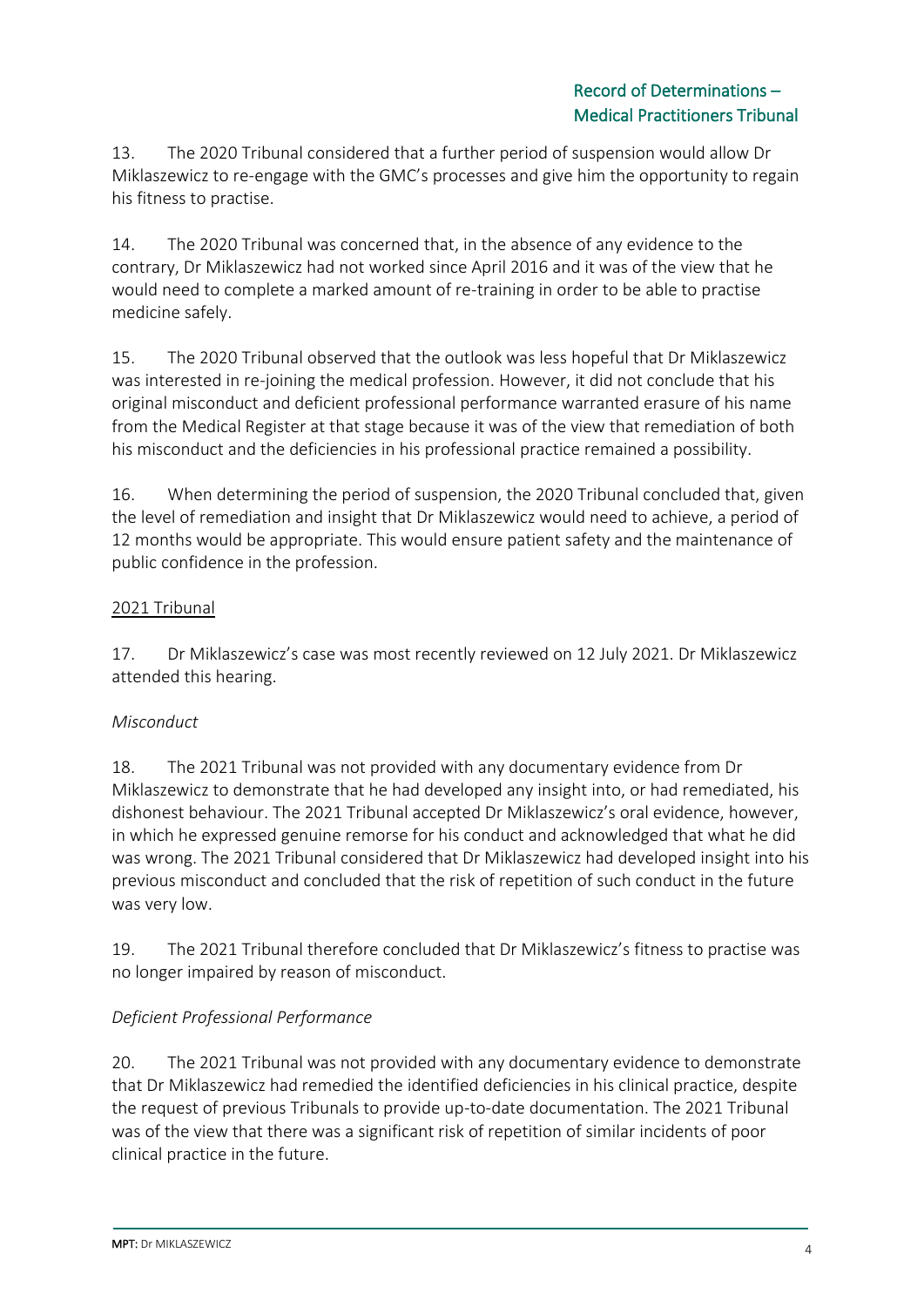21. Although the 2021 Tribunal noted that Dr Miklaszewicz said in his oral evidence that he had kept his medical knowledge up-to-date by reading books and watching videos of clinical studies at the recommendation of professional colleagues, he did not provide a log of his reading and online activities. The 2021 Tribunal concluded that Dr Miklaszewicz had failed to demonstrate that he was fit to return to clinical practice. It was satisfied that patients would be put at risk and public confidence would be undermined if a finding of impairment were not made. The 2021 Tribunal therefore determined that Dr Miklaszewicz's fitness to practise remained impaired by reason of deficient professional performance.

22. The 2021 Tribunal determined that, given Dr Miklaszewicz's fitness to practise was no longer impaired by reason of misconduct, he had demonstrated some insight into his deficient professional performance, and indicated that he sought to pursue retraining and supervised practice, conditions would be workable in this case.

23. The 2021 Tribunal noted that Dr Miklaszewicz had been out of clinical practice since April 2016 and had stated that whilst suspended he had been unable to secure any opportunities to return to practice, even in an observational or non-clinical role. The 2021 Tribunal concluded that the potential for remediation had been demonstrated in the four specific areas of concern identified in Dr Miklaszewicz's practice, and that he had indicated that he wanted the opportunity to re-train and return to practice. Dr Miklaszewicz stated that he had taken steps to contact a consultant who would be willing to help him. The 2021 Tribunal considered that these were all factors which would indicate that conditions were the appropriate sanction.

24. The 2021 Tribunal considered that a further period of suspension would be disproportionate. It concluded that imposing conditions on Dr Miklaszewicz's registration would adequately safeguard patients and the public.

25. The 2021 Tribunal was of the opinion that a period of nine months would provide sufficient time for a Performance Assessment to take place and for a report to be produced and made available, for Dr Miklaszewicz to consider its findings and, if necessary, act on areas that required addressing.

26. The 2021 Tribunal determined that a period of conditional registration for nine months was the appropriate and proportionate sanction in Dr Miklaszewicz's case.

27. The 2021 Tribunal directed a review of Dr Miklaszewicz's case. It stated that a reviewing Tribunal may be assisted by the following up-to-date information:

- Performance Assessment Report;
- Formal feedback report from supervisor;
- Any feedback from colleagues/workplace (as applicable);
- Up-to-date written reflective statement;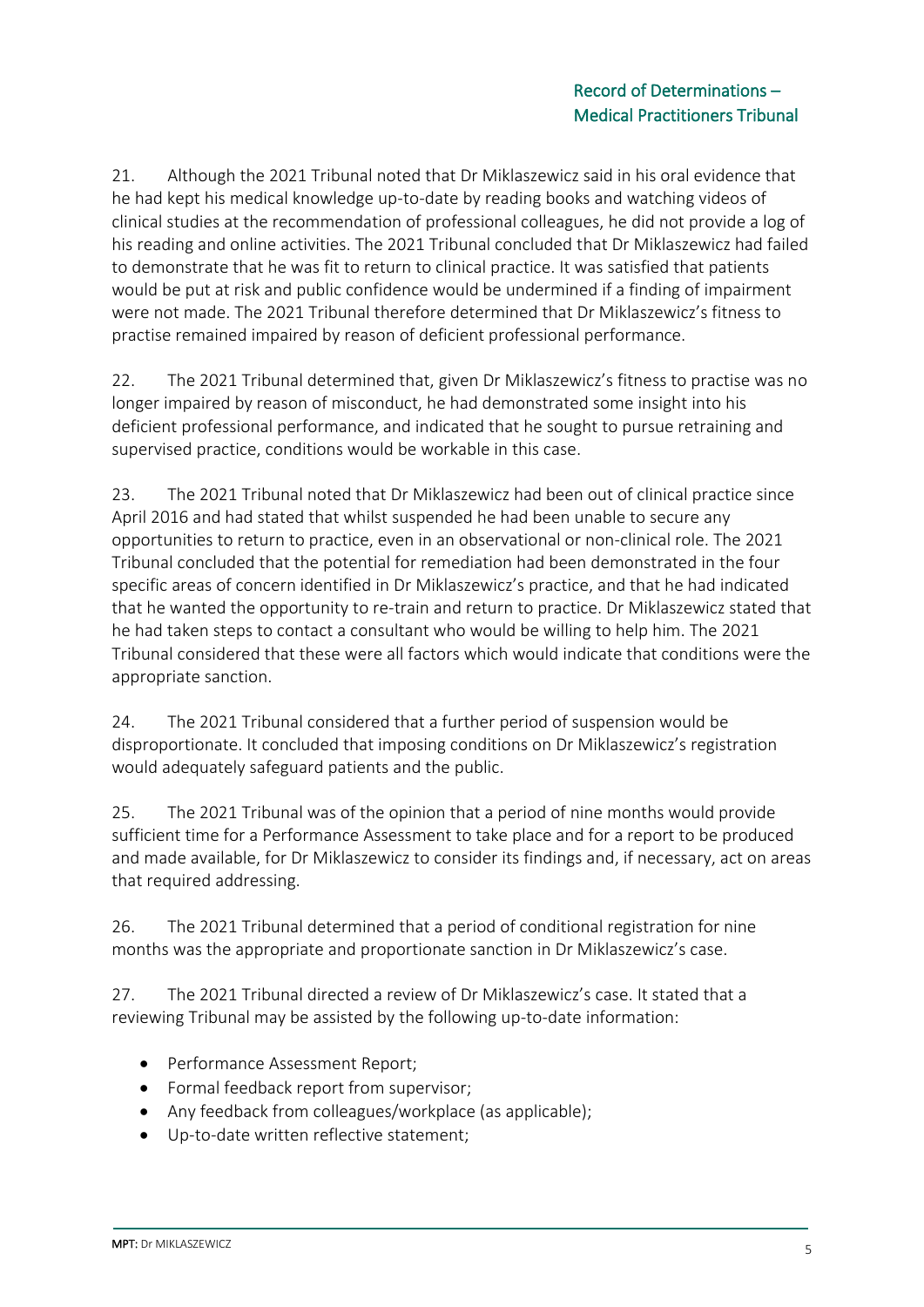- Documentary evidence of ongoing Continuing Professional Development ('CPD') activity;
- Personal Development Plan ('PDP');
- Any other evidence that Dr Miklaszewicz considers may be of assistance.

## Today's Hearing

## The Evidence

28. The Tribunal has taken into account all the evidence received, both oral and documentary.

29. Dr Miklaszewicz gave oral evidence at the hearing.

30. In summary, he confirmed that he had never tried to avoid responsibility and accepts that he should not return to normal practise until he has fulfilled the requirements of a performance assessment. He said that, since the last hearing, he has continued to work towards organising a supervised placement but has been unsuccessful in obtaining one. In the future he hopes to be able to work with someone in a clinical setting who will be able to provide feedback so that he can improve and progress.

31. Dr Miklaszewicz explained that he accepts the conclusions of the Assessment Team; that he is not fit to practise and that three areas of his practice were assessed as *Unacceptable* and two areas were a *Cause for concern*.

32. The Tribunal had regard to the documentary evidence provided, including various correspondence sent from the GMC to Dr Miklaszewicz regarding a Performance Assessment and the current review hearing.

33. The Tribunal also had regard to the Performance Assessment Report, dated 23 January 2022, detailing Dr Miklaszewicz's assessment which took place in September 2021. The Assessment Team's formal unanimous opinion was that the standard of Dr Miklaszewicz's professional performance had been deficient, and he was not fit to practise. The Assessment Team noted that Dr Miklaszewicz was not employed in any clinical capacity in the UK or Poland at the time of the assessment. He was in the process of studying, in Poland, for a PhD and his only contact with patients was as a PhD candidate. Dr Miklaszewicz was assessed at CT2 level in Psychiatry; the level at which he was employed prior to his suspension.

34. The Assessment Team found Dr Miklaszewicz's performance in the areas of *Maintaining Professional Performance* and *Working with Colleagues* to be a *Cause for Concern*. It found his performance in the areas of *Assessment of Patients' Condition*, *Clinical Management* and *Relationships with patients* to be *Unacceptable*.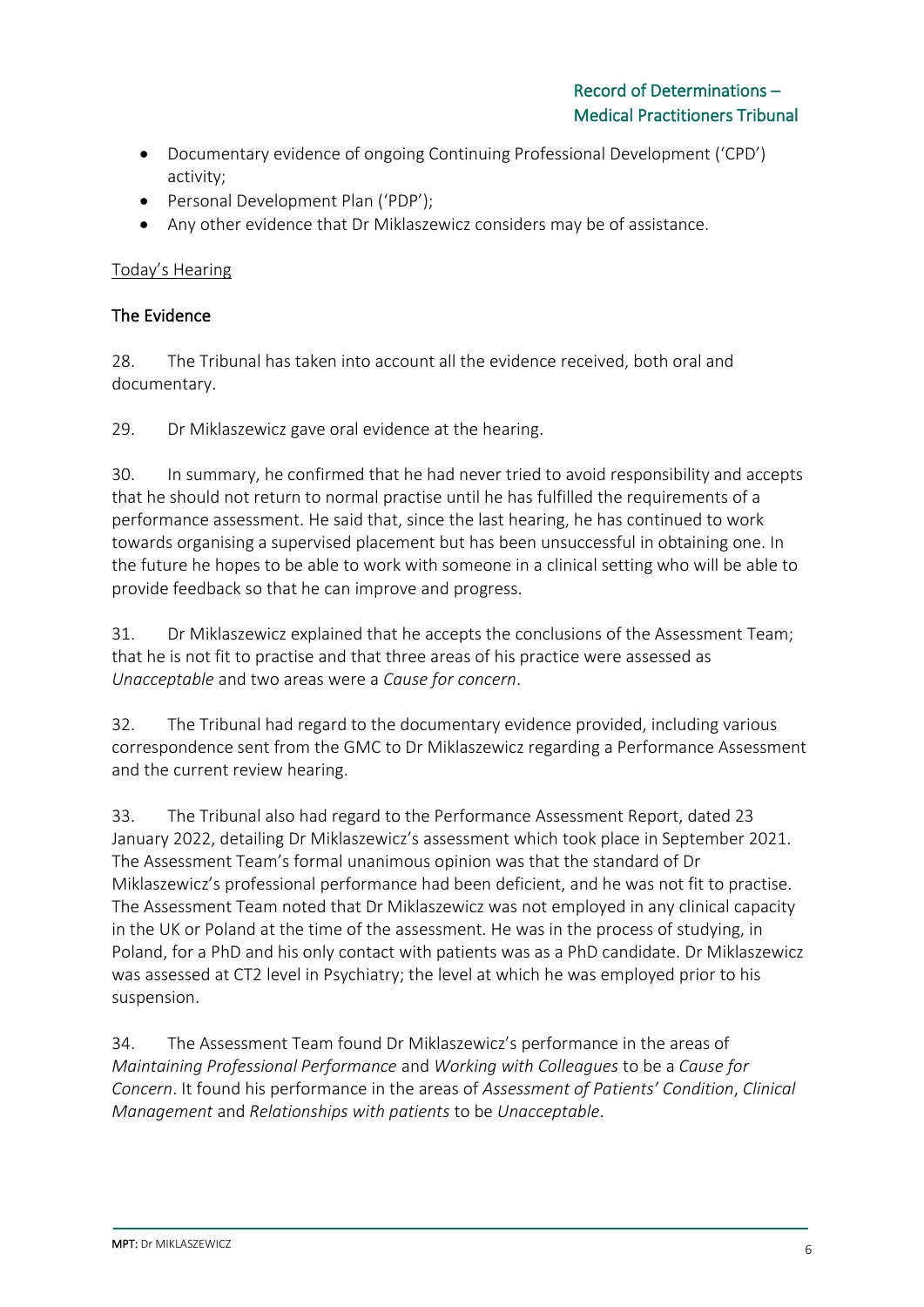## Record of Determinations – Medical Practitioners Tribunal

35. In *Maintaining*, the Assessment Team noted that Dr Miklaszewicz demonstrated some acceptable performance in respect of knowledge, reflection and use of guidelines. However, his unacceptable performance in each of those same areas gave rise for concern, especially in regard to patient safety. There were multiple examples of lack of knowledge of important guidelines that are commonly required in psychiatry. Dr Miklaszewicz showed a lack of insight into his performance and did not display an awareness of what he might or should have done. This led the Assessment Team to a conclusion of *Cause for Concern*.

36. In *Assessment*, the Assessment Team found that Dr Miklaszewicz did not have a structured and safe approach to assessing and managing risk. His history-taking was rarely adequate enough to address the presentation fully. There was an omission of important likely causes of presentation and in particular red flags. His assessments were often superficial, and he took information at face value rather than probing. This all had the potential to put both patients and colleagues at risk and led the Assessment Team to find his performance *Unacceptable*.

37. In *Management*, the Assessment Team found that Dr Miklaszewicz demonstrated a pattern of unacceptable performance in response of selecting and explaining treatment, prescribing and safety netting. There was a persistent failure to describe structured and complete management plans and inadequate use of multi-disciplinary resources which are common in psychiatry. The potential for causing distress and anxiety, repeated examples of a clear risk to patient safety through using inadequately structured decisions and an incomplete approach to prescribing led to a conclusion of *Unacceptable*.

38. In *Patients*, the Assessment Team found that Dr Miklaszewicz's frequent use of jargon was inconsistent, sometimes an explanation was given but often not. Many of his descriptions and references were difficult to follow and sometimes baffling. He used complex and out-of-date language and uncommon analogies. He frequently failed to check if the patient understood or to allow them to ask questions. He often talked over the patient if they were trying to ask questions. Seeking and obtaining informed consent was a concern in many of the consultations. The potential for causing distress and risk to patient safety, through inadequate collaboration, asking leading questions, inappropriate language and failing to provide adequate information, led to a conclusion of *Unacceptable*.

39. In *Colleagues*, the Assessment Team found that Dr Miklaszewicz demonstrated an understanding of using advice from colleagues with specific expertise, including external agencies such as social workers. He showed respect and concern for his colleagues, which was appropriate. However, it was clear to the Assessment Team that Dr Miklaszewicz's knowledge of support services and multi-disciplinary teams was limited. The Assessment Team was particularly concerned about Dr Miklaszewicz's performance in relation to essential collaborations with colleagues in other services and in relation to effective teaching. There was also a noted lack of structure to colleague interactions. The evidence led to a conclusion of *Cause for Concern*.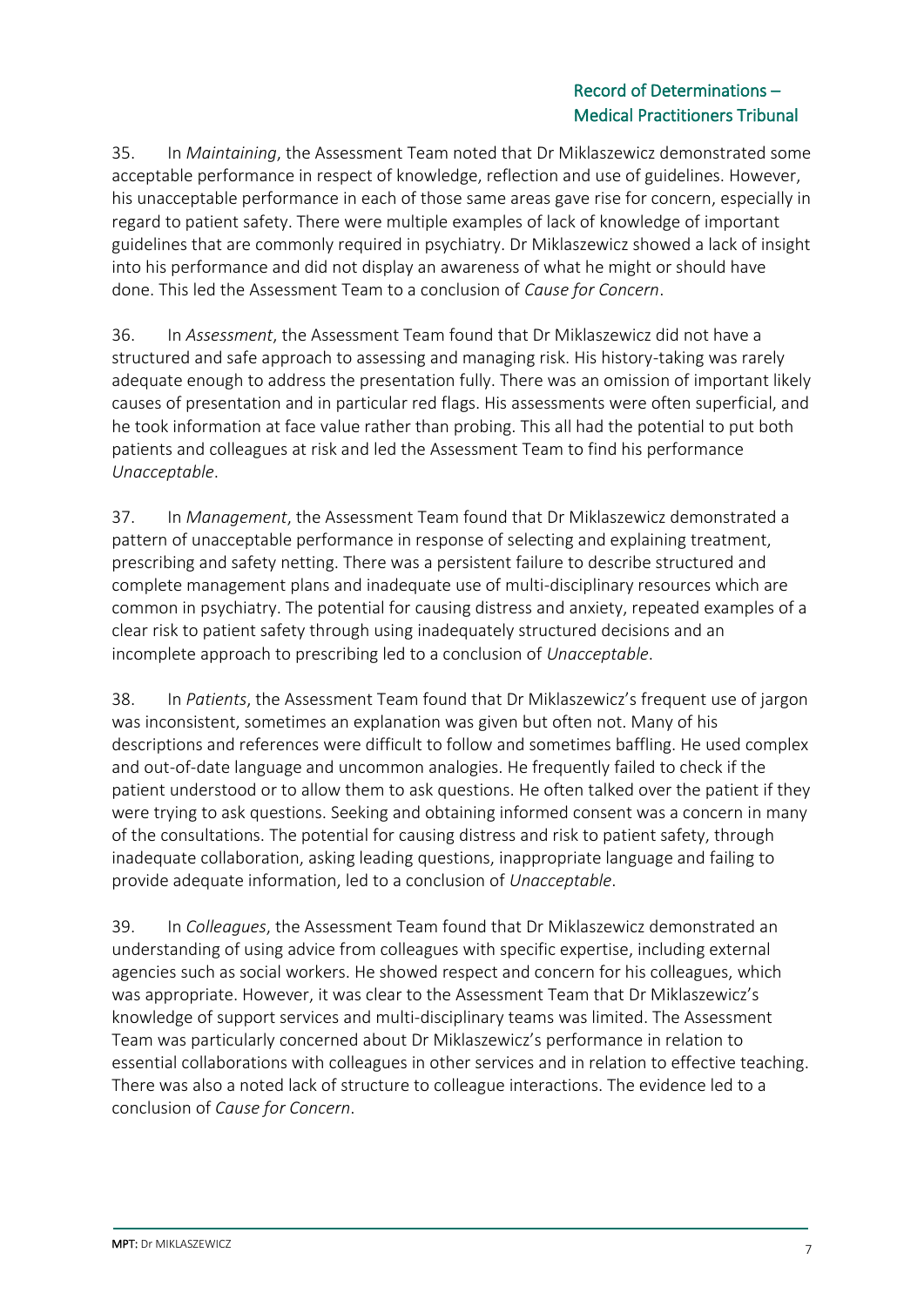40. In the course of the assessment, the Assessment Team found that issues of patient safety arose on many occasions, and this was a major concern. Dr Miklaszewicz's performance was erratic, and it was clear that he lacked both concentration and a structured approach to each of the scenarios. He showed a lack of insight into problems he had faced in dealing with the consultations. His performance in the Knowledge Test demonstrated that he had a level of theoretical knowledge but the Objective Structured Clinical Examinations ('OSCEs') and subsequent Case Based Discussion ('CBD') showed a limited ability to put that knowledge into practice. The Assessment Team made repeated observations when Dr Miklaszewicz's acceptable answers in the CBD had not been demonstrated during the OSCEs.

41. The Assessment Team found that, throughout the assessment, there was a persistent and repeated failure to meet the standards of *Good Medical Practice* and there were multiple examples where patients and colleagues could be put at risk. The Assessment Team saw no evidence of any remedial effect since the previous performance assessment and would be concerned with allowing Dr Miklaszewicz to work at any level, even with supervision.

42. The Assessment Team's overall opinion was that Dr Miklaszewicz is not fit to practise.

# **Submissions**

## Ms Gilsenan

43. On behalf of the GMC, Ms Emma Gilsenan submitted that Dr Miklaszewicz's fitness to practise is currently impaired by reason of deficient professional performance.

44. Ms Gilsenan submitted that it was understandable that Dr Miklaszewicz has been unable to provide a supervisor or workplace report given that he has not held any clinical roles or work placements since his last hearing. She submitted however that limited weight could be given to the same explanation in terms of the lack of any evidence of CPD activity, a reflective statement, or a PDP, none of which required clinical placements or roles.

45. Ms Gilsenan submitted that the Tribunal may find it difficult to reach a determination that Dr Miklaszewicz's deficient professional performance is highly unlikely to be repeated in light of the recent performance assessment findings of a pattern of serious concerns, and in the absence of any evidence to demonstrate that these concerns have been remediated.

46. Ms Gilsenan submitted that Dr Miklaszewicz is aware of the significance of engaging in regulatory proceedings and has accepted that he is aware of the persuasive burden on him to demonstrate that he is not currently impaired. This is his third review hearing, and he attended the previous review hearing. She noted that, despite this, Dr Miklaszewicz has not provided any objective or documentary evidence.

47. Ms Gilsenan submitted that, in light of the recent performance assessment, there is a very strong argument that Dr Miklaszewicz's performance has declined since the 2017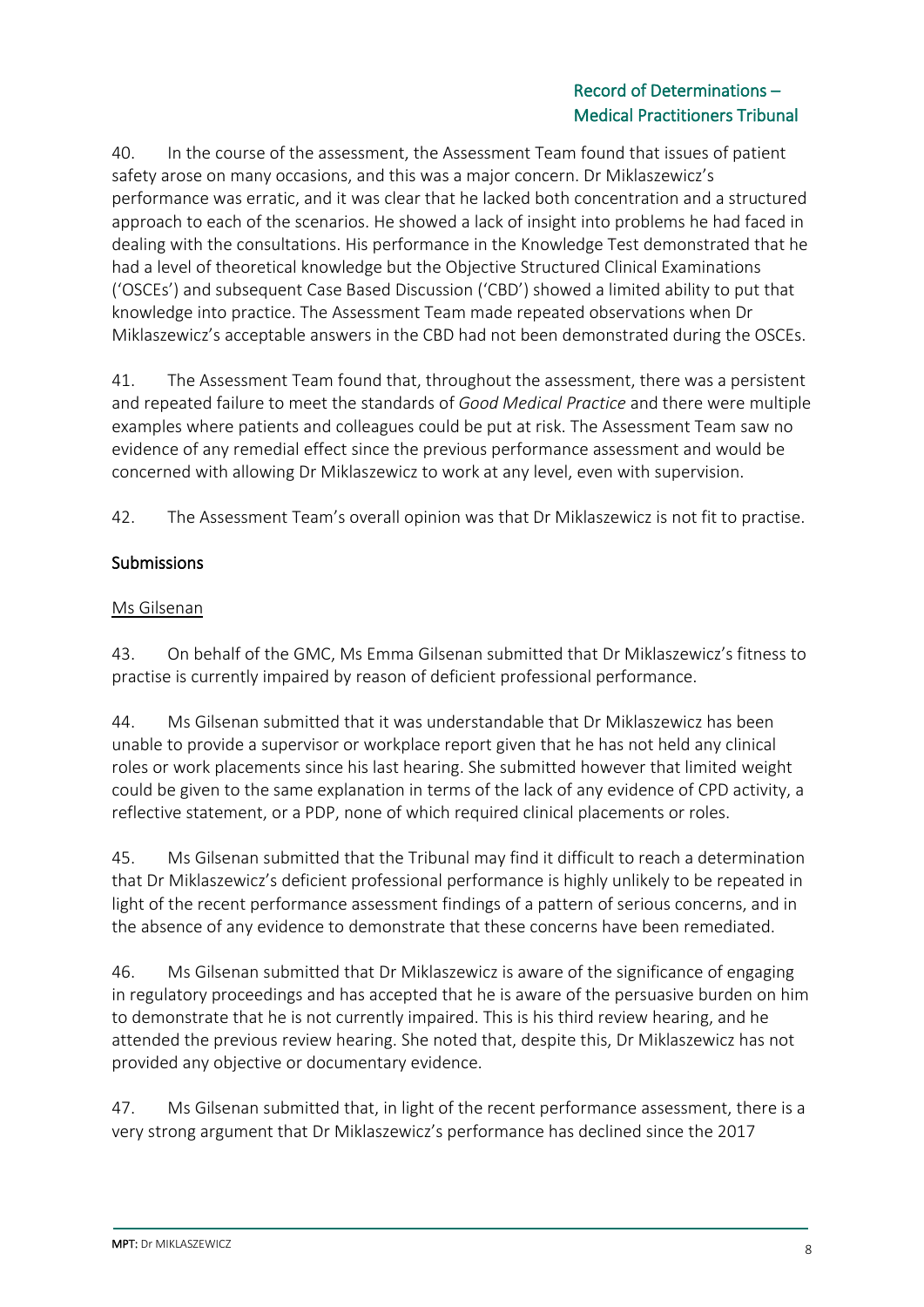performance assessment; he has now been assessed by the Performance Team as not fit to practise at all.

48. Ms Gilsenan submitted that Dr Miklaszewicz has not discharged the burden placed on him to demonstrate that he is no longer impaired. To the contrary, the Tribunal has recent, cogent and thorough evidence from the recent performance assessment that he is not fit to practise and that he has demonstrated a concerning pattern of patient safety issues, erratic performance, lack of insight into his problems, a limited ability to put knowledge into practice and a persistent and repeated failure to meet the standards of *Good Medical Practice*.

49. Ms Gilsenan invited the Tribunal to find that Dr Miklaszewicz's fitness to practise is currently impaired by reason of deficient professional performance. She submitted that this was clearly not an exceptional case which may justify a finding of no impairment, and that a finding of impairment is necessary in order to maintain proper professional standards.

#### Dr Miklaszewicz

50. Dr Miklaszewicz submitted that he accepts that his fitness to practise remains impaired.

51. Dr Miklaszewicz stated that he has no intention of entering unrestricted practice. He hopes to continue to make efforts to be assessed in a clinical context but does not challenge the fact that his performance is impaired. He confirmed that, should anyone consider placing him in a hospital environment, they would be fully informed about the results of his recent performance assessment.

52. Dr Miklaszewicz submitted that he thinks that he should be trying to establish more about why he did not pass the performance assessment, and if any such reasons are irreversible. He thought that submitting a reflective statement and other evidence would be tantamount to trying to change the verdict of the recent performance assessment and submitted that he would submit documentary evidence only when he believes that his fitness to practise is no longer impaired.

53. Dr Miklaszewicz submitted that he thinks that suspending his registration would serve appropriately in respect of patient safety, but he remains hopeful that there is still a way of improving. He does not think that he should be excluded from the profession at this stage and would like to be given the opportunity to engage with people who are willing to help him. Dr Miklaszewicz was reminded by the Tribunal that the issue of sanction, if appropriate, would be considered at a later stage.

# The Relevant Legal Principles

54. The Tribunal reminded itself that the decision of impairment is a matter for the Tribunal's judgement alone. As noted above, the previous Tribunal set out the matters that a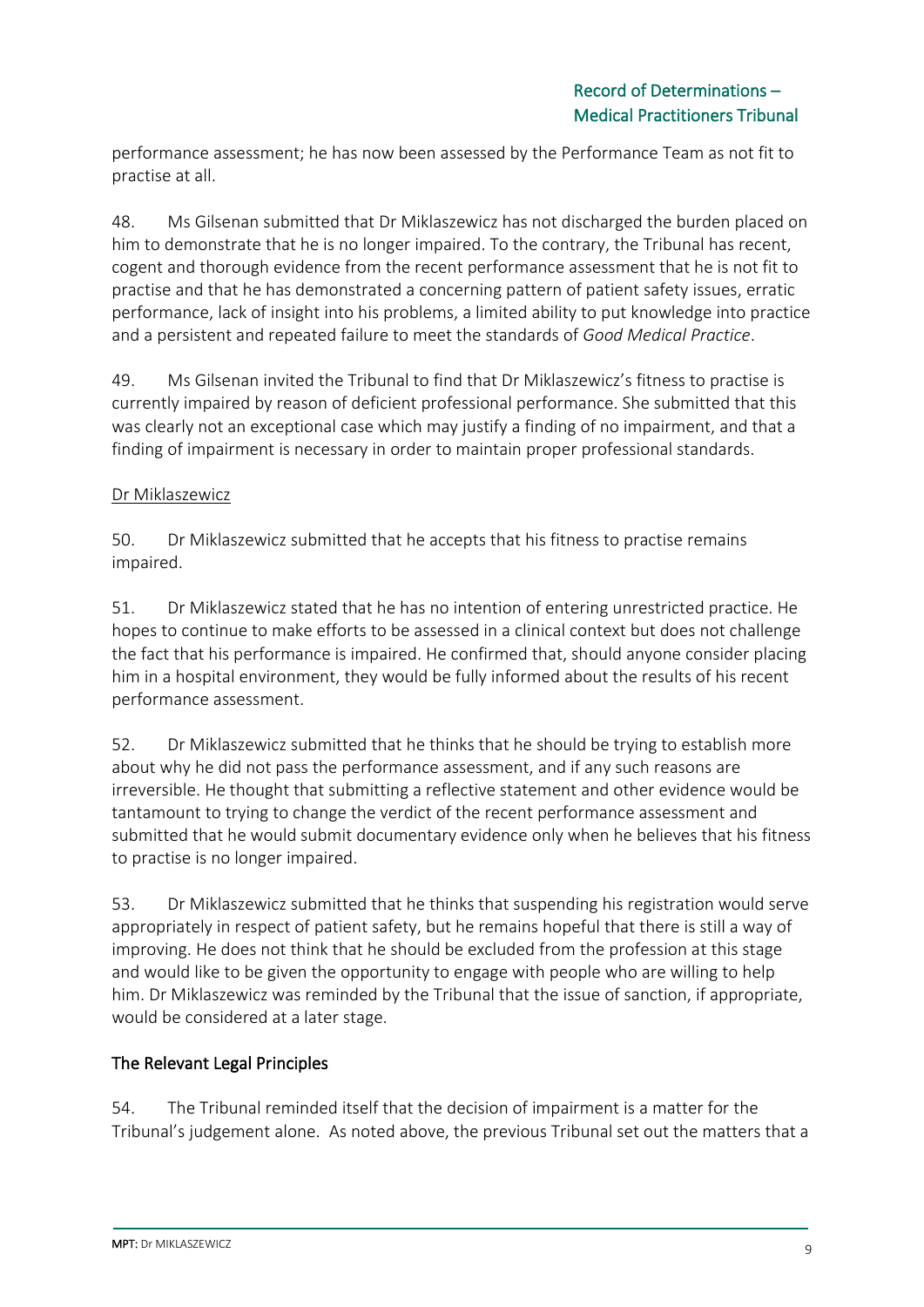future Tribunal may be assisted by. This Tribunal is aware that it is for the doctor to satisfy it that he would be safe to return to unrestricted practise.

55. This Tribunal must determine whether Dr Miklaszewicz's fitness to practise is impaired today, taking into account his conduct and performance at the time of the events and any relevant factors since then such as whether the matters are remediable, have been remedied and any likelihood of repetition.

56. Throughout its deliberations, the Tribunal has been mindful of its responsibility to uphold the overarching objective as set out in the Medical Act 1983 (as amended). That objective is as follows:

- a. To protect, promote and maintain the health, safety and wellbeing of the public;
- b. To maintain public confidence in the profession; and
- c. To promote and maintain proper professional standards and conduct for members of the profession.

## The Tribunal's Determination on Impairment

57. The Tribunal had regard to the recent performance assessment and the Performance Team's unanimous conclusion that Dr Miklaszewicz is not currently fit to practise. This Tribunal has not been provided with any evidence to demonstrate an increased level of insight into Dr Miklaszewicz's deficient professional performance or that any further steps towards remediation have been undertaken. In the absence of any such evidence, the Tribunal was of the view that there is a significant risk of repetition of similar incidents of poor clinical practice in the future.

58. The Tribunal has also not been provided with any evidence that Dr Miklaszewicz has kept his knowledge and skills up-to-date. Dr Miklaszewicz told the Tribunal that he has not provided any such evidence because he does not believe that he is currently fit to practise.

59. In all the circumstances, the Tribunal concluded that Dr Miklaszewicz has failed to demonstrate that he is fit to return to clinical practice. It was satisfied that patients would be put at risk, and that public confidence in the profession would be undermined, if a finding of impairment were not made.

60. This Tribunal has therefore determined that Dr Miklaszewicz's fitness to practise remains impaired by reason of deficient professional performance.

#### Determination on Sanction - 06/05/2022

1. Having determined that Dr Miklaszewicz's fitness to practise is impaired by reason of deficient professional performance, the Tribunal now has to decide in accordance with Rule 22(1)(h) of the Rules what action, if any, it should take with regard to Dr Miklaszewicz's registration.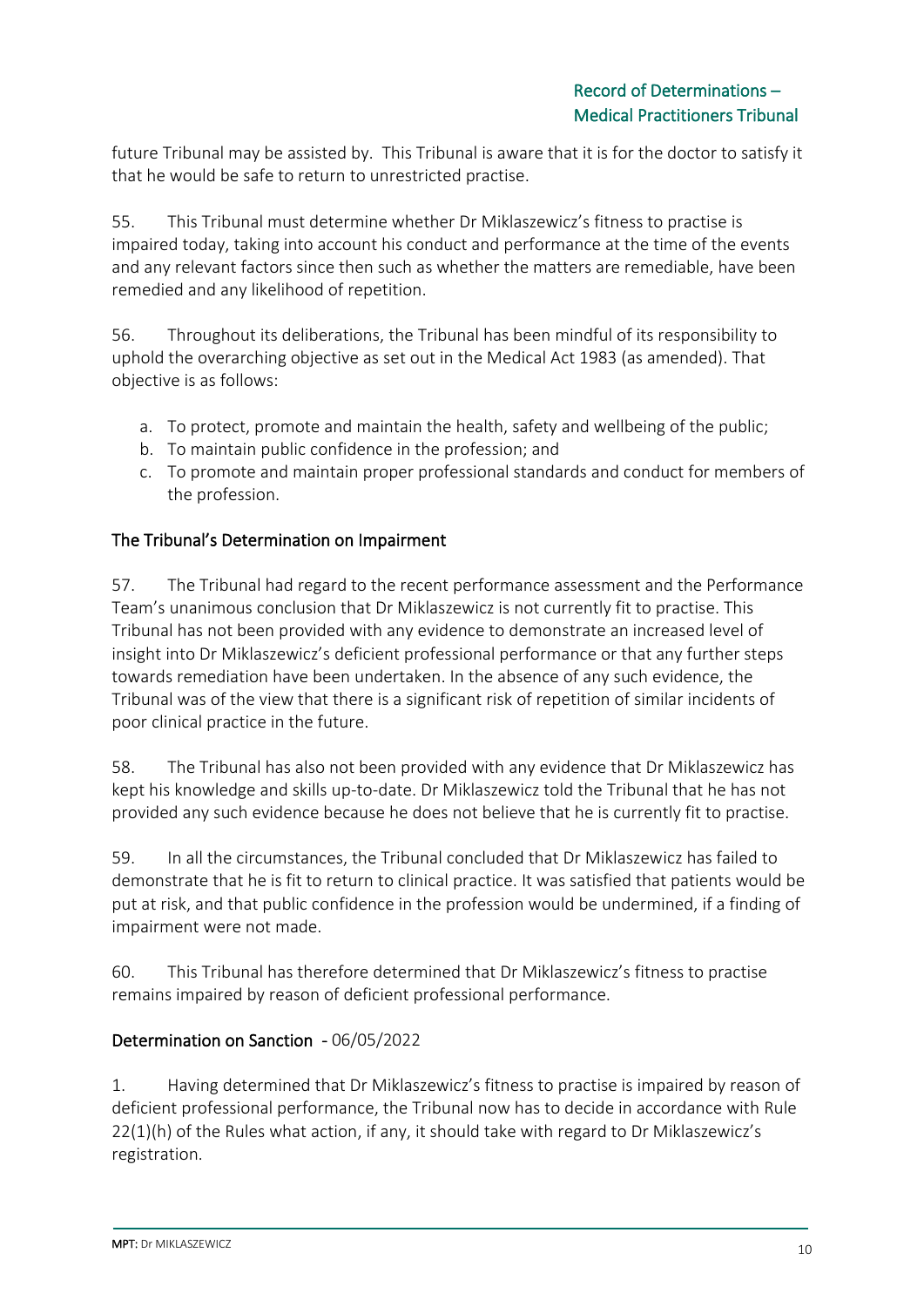## The Evidence

2. The Tribunal has taken into account the background of the case and the evidence received during the earlier stage of the hearing where relevant to reaching a decision on what action, if any, it should take with regard to Dr Miklaszewicz's registration.

3. No further evidence was provided at this stage.

#### Submissions

#### Ms Gilsenan

4. On behalf of the GMC, Ms Gilsenan submitted that, when weighing all the evidence as a whole, Dr Miklaszewicz has not demonstrated that he is aware of the risks he poses to patients, nor has he provided an action plan as to how he proposes to address those risks. She submitted that there remains a high risk of repetition of poor clinical practice, as recognised by the Assessment Team, and that Dr Miklaszewicz is not currently fit to practise even with supervision.

5. Ms Gilsenan submitted that the lack of evidence of remediation, or that Dr Miklaszewicz has kept his knowledge and skills up-to-date, falls short of demonstrating that the risk of repetition has been reduced since the 2021 performance assessment took place.

6. Ms Gilsenan submitted that the outcome of the 2021 performance assessment makes plain that the serious and wide-ranging practice concerns can only be managed by way of suspension or erasure.

7. Ms Gilsenan reminded the Tribunal that the Assessment Team noted that issues of patient safety arose on many occasions, which it considered to be a major concern. It also found Dr Miklaszewicz's performance to be erratic, he showed a lack of insight into his problems, showed a limited ability to put his knowledge into practice, and there was a persistent and repeated failure to meet the standards of *Good Medical Practice* ('GMP'). Ms Gilsenan submitted that the Assessment Team was too concerned to allow Dr Miklaszewicz to work at any level, even with supervision.

8. Ms Gilsenan submitted that Dr Miklaszewicz has persistently and continually shown a failure to address his performance concerns and has not provided any information to say that he has kept his clinical knowledge and skills up-to-date; this is despite him having numerous opportunities to demonstrate that the level of risk he has posed to patients could be reduced or managed.

9. Ms Gilsenan drew the Tribunal's attention to the relevant paragraphs of the SG, in particular paragraphs 107 and 109 a, b and j: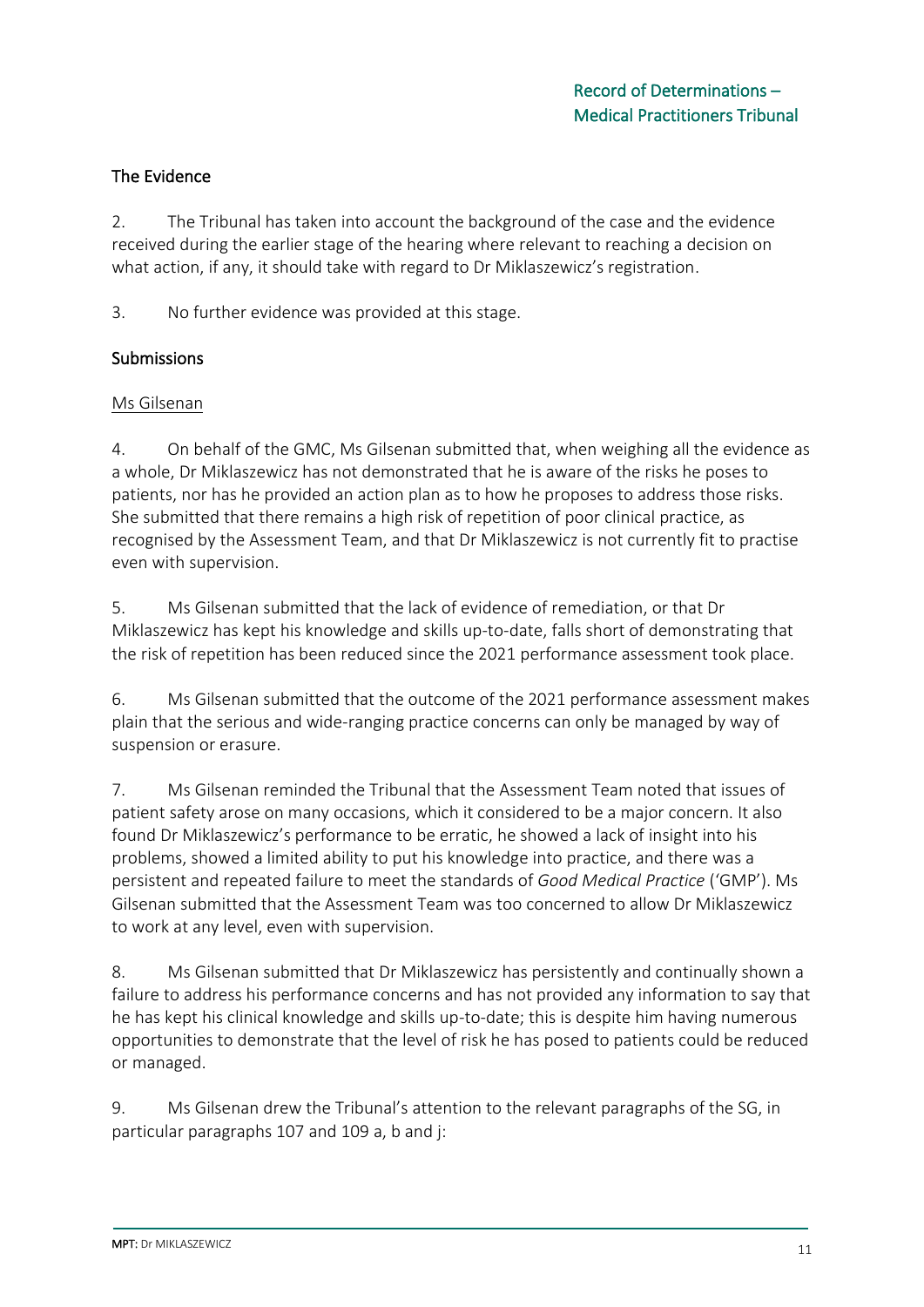'**107** The tribunal may erase a doctor from the medical register in any case – except *one that relates solely to the doctor's health and/or knowledge of English – where this is the only means of protecting the public.*'

'*109 Any of the following factors being present may indicate erasure is appropriate (this list is not exhaustive).* 

*a A particularly serious departure from the principles set out in Good medical practice where the behaviour is fundamentally incompatible with being a doctor.* 

*b A deliberate or reckless disregard for the principles set out in Good medical practice and/or patient safety.*

*…*

*j Persistent lack of insight into the seriousness of their actions or the consequences.*'

10. Ms Gilsenan also drew the Tribunal's attention to paragraph 130 of the SG:

'*130 A particularly important consideration in these cases is whether a doctor has developed, or has the potential to develop, insight into these failures. Where insight is not evident, it is likely that conditions on registration or suspension may not be appropriate or sufficient.*'

11. Ms Gilsenan submitted that it appears unlikely that a further period of suspension would see Dr Miklaszewicz engaging, reflecting or developing insight to address the concerns raised. She submitted that he has had a number of opportunities to do so since 2019 but he has not acted upon them.

12. Ms Gilsenan submitted that, when considering the issues as a whole, it is proportionate to erase Dr Miklaszewicz's name from the Medical Register. She invited the Tribunal to do so.

# Dr Miklaszewicz

13. Dr Miklaszewicz submitted that he does not argue with the conclusions of the Assessment Team and that he agrees that he is not currently fit to practise. He submitted that the fact that he has removed himself from clinical practice demonstrates that he recognises the seriousness of the problem.

14. Dr Miklaszewicz submitted that he does not suggest any measures other than suspension. He submitted that erasure would not be the best option of dealing with his situation.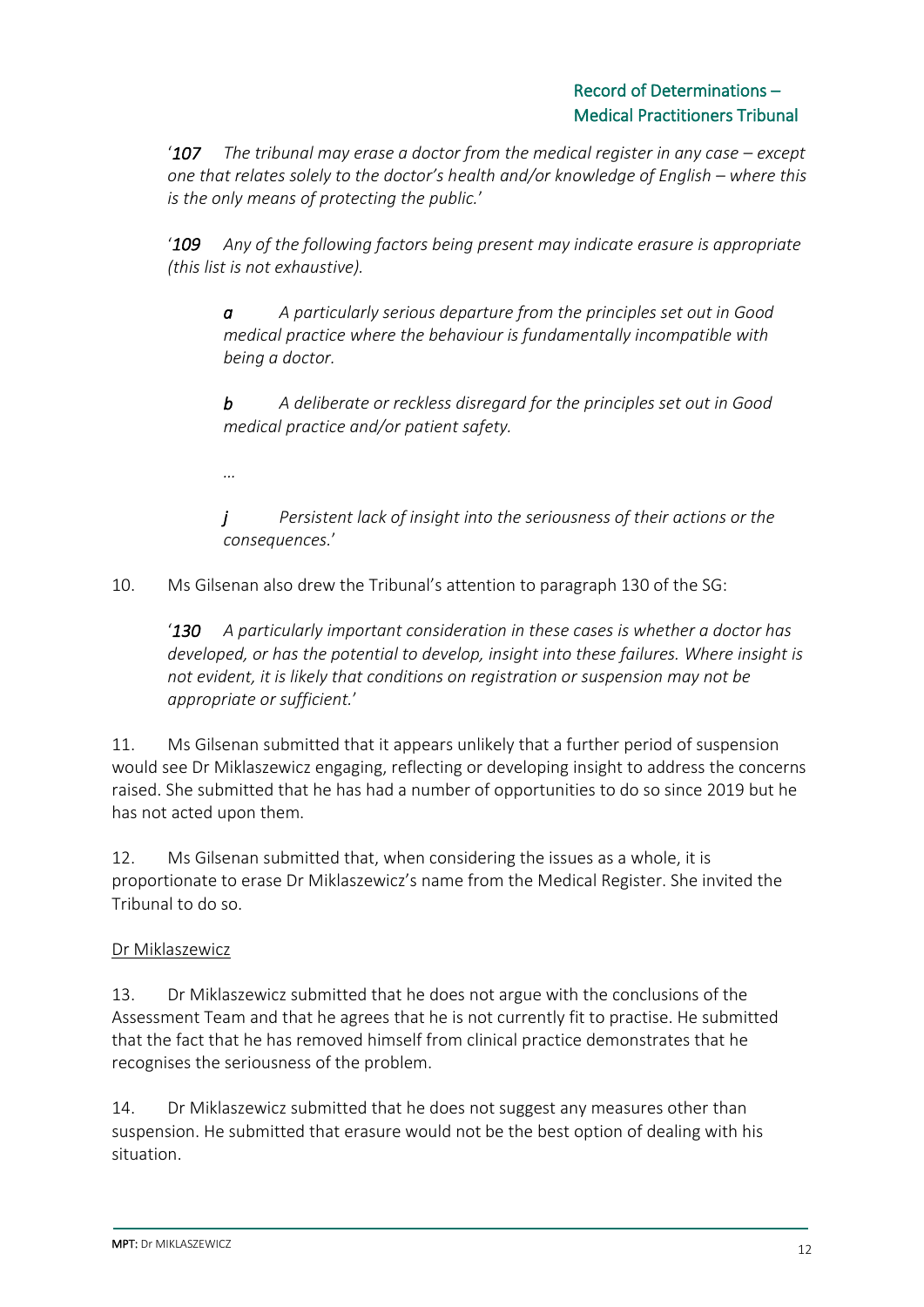15. Dr Miklaszewicz submitted that he would still like to take steps to be reassessed and retrained in order for him to update his skills. He considered that he would still be able to remediate.

16. Dr Miklaszewicz acknowledged that the recent performance assessment makes it look as though there has been a decline in his professional performance. He stated however that he was pleased with how he scored in the Knowledge Test as part of the performance assessment, and that he tends to perform best in written examinations.

17. Dr Miklaszewicz submitted that suspending his registration would be the least restrictive measure which would be enough to protect the public.

# The Tribunal's Determination

18. The decision as to the appropriate sanction to impose, if any, is a matter for this Tribunal exercising its own judgement.

19. In reaching its decision, the Tribunal has taken account of the *Sanctions Guidance*  (November 2020 Edition) ('the SG'). It has borne in mind that the purpose of a sanction is not to be punitive, but to protect patients, maintain public confidence in the profession, and meet the wider public interest, although it may have a punitive effect.

20. Throughout its deliberations, the Tribunal applied the principle of proportionality, balancing Dr Miklaszewicz's interests with the public interest. It has taken account of the overarching objective, which includes the protection of the public, the maintenance of public confidence in the profession, and the promotion and maintenance of proper professional standards and conduct for members of the profession.

21. The Tribunal has already given a detailed determination on impairment and has taken those matters into account during its deliberations on sanction.

22. In relation to this review, the Tribunal has considered its powers as set out in Section 35D(12) of The Medical Act 1983.

# Mitigating and Aggravating Factors

23. In mitigation, the Tribunal bore in mind that Dr Miklaszewicz has conveyed to this Tribunal that he has an understanding of the severity of the findings of the Assessment Team. He described the impact of the conclusions of the recent performance assessment as 'devastating' and recognised that he is not currently fit to practice.

24. In terms of aggravating factors, the Tribunal noted that Dr Miklaszewicz has been provided with several opportunities throughout the history of these proceedings to address the concerns surrounding his deficient professional performance, to develop his insight into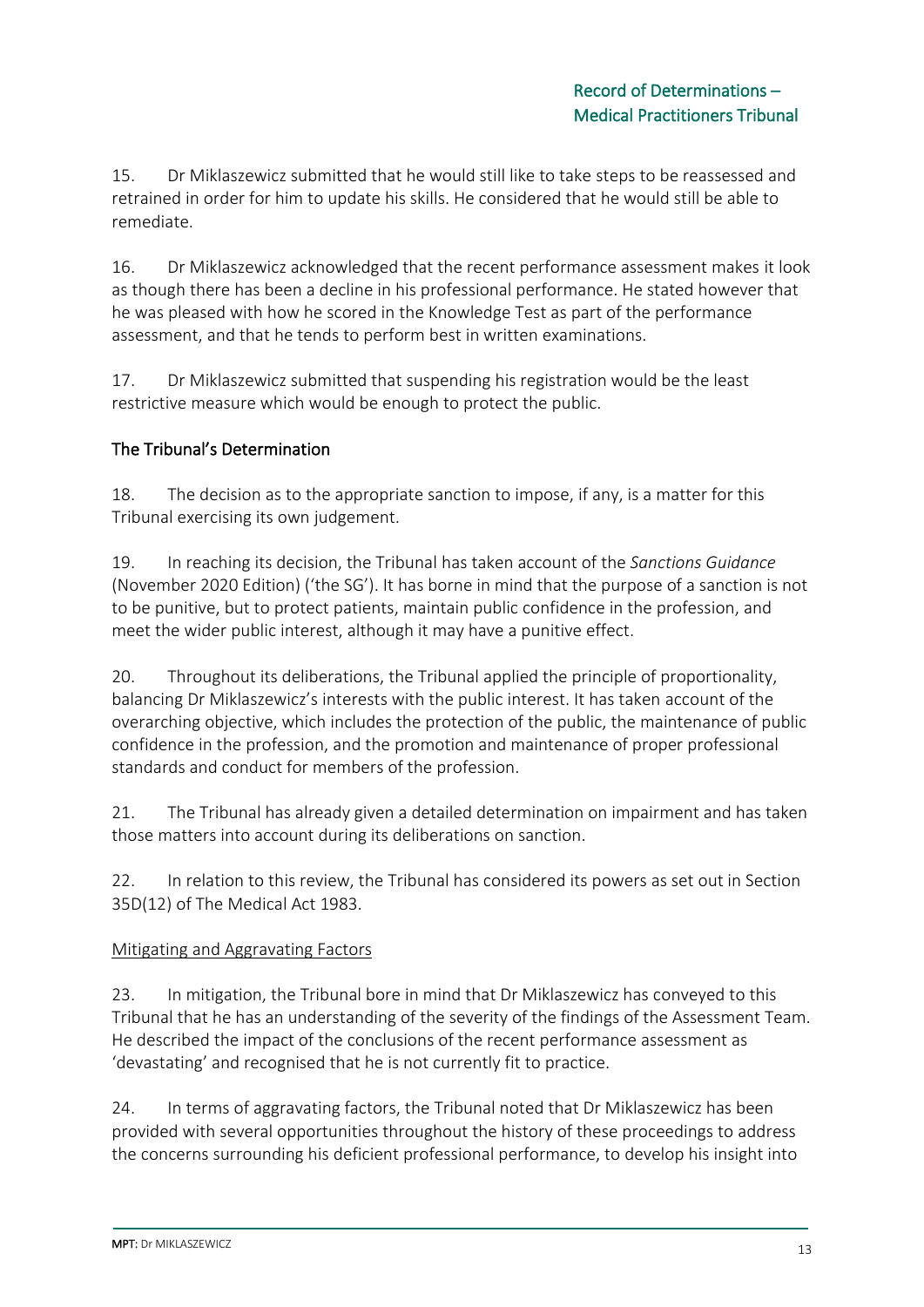those concerns and take steps to remediate. At the last review hearing he was given clear direction about the importance of provided evidence to the Tribunal to demonstrate the progress he has made. He has, however, failed to provide any such evidence.

## No action

25. The Tribunal first considered whether to conclude the case by allowing the current order of conditions to lapse, or revoking that order, and taking no further action.

26. The Tribunal was of the view that, given its finding that Dr Miklaszewicz's fitness to practise remains impaired by reason of deficient professional performance, it would be neither appropriate, nor in the interests of the public, to conclude the case by taking no action. There are no exceptional circumstances in this case which would justify taking no action.

#### Conditions

27. The Tribunal next considered whether it would be appropriate to impose conditions on Dr Miklaszewicz's registration, remembering that any conditions imposed should be appropriate, proportionate, workable and measurable.

28. This Tribunal bore in mind the conclusions of the recent Assessment Team that Dr Miklaszewicz is not currently fit to practise, even with supervision. It noted that Dr Miklaszewicz has not provided any objective or documentary evidence for today's hearing and was therefore of the view that there would remain a risk to patients should he be allowed to return to practice with conditions on his registration. As such, it determined that imposing conditions would be inappropriate as such a sanction would be insufficient to protect the public.

#### Suspension

29. The Tribunal next considered whether suspending Dr Miklaszewicz's registration would be appropriate.

30. Though a period of suspension would protect the public, the Tribunal was of the view that imposing such an order when Dr Miklaszewicz has not demonstrated any progress or even any engagement with the regulatory process would undermine public confidence and would not send an appropriate message about the seriousness of a persistent and ongoing lack of insight and remediation by a doctor whose fitness to practise has been found to be impaired. Furthermore, given his persistent failures so far, the Tribunal concluded that Dr Miklaszewicz would be unlikely to engage and address the concerns about his fitness to practise during a further period of suspension.

31. For these reasons, the Tribunal determined that suspension would not be an appropriate sanction.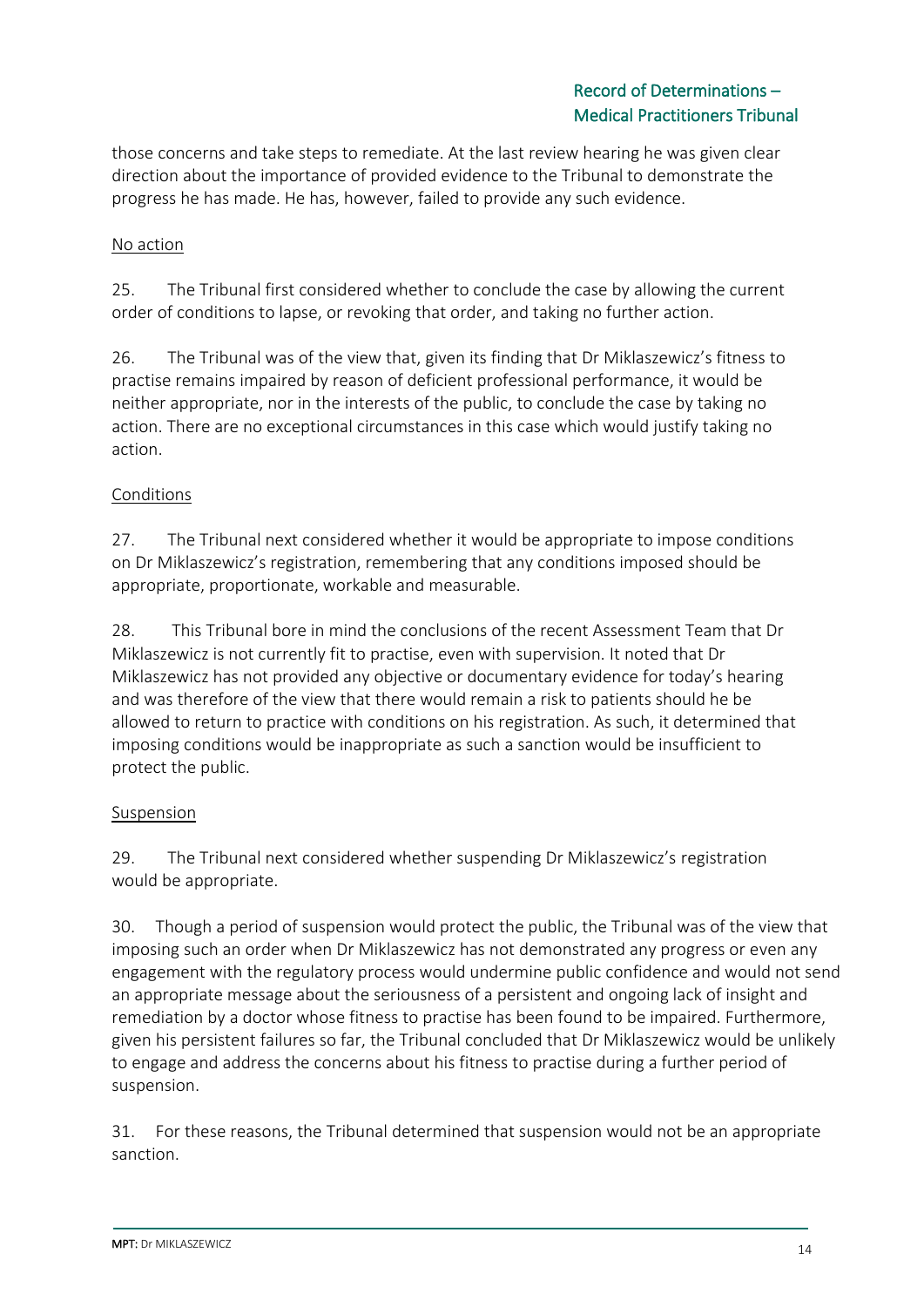#### Erasure

32. Having determined that suspension was not appropriate, the Tribunal next considered erasure. It had regard to the relevant paragraphs of the SG, including paragraph 109. It considered that sub-paragraphs a and j were engaged in this case:

> '*a A particularly serious departure from the principles set out in Good medical practice where the behaviour is fundamentally incompatible with being a doctor.*

*…*

*j Persistent lack of insight into the seriousness of their actions or the consequences.*'

33. The Tribunal also considered paragraph 130 of the SG to be engaged in this case:

'*130 A particularly important consideration in these cases is whether a doctor has developed, or has the potential to develop, insight into these failures. Where insight is not evident, it is likely that conditions on registration or suspension may not be appropriate or sufficient.*'

34. The Tribunal considered Dr Miklaszewicz's ongoing deficient professional performance and the conclusions made by the recent Assessment Team. The concerns included issues of patient safety which arose on many occasions, erratic performance, a lack of insight into his problems, showing a limited ability to put his knowledge into practice, and a persistent and repeated failure to meet the standards of GMP. The Assessment Team was too concerned to allow Dr Miklaszewicz to work at any level, even with supervision.

35. The Tribunal has been provided with no evidence that Dr Miklaszewicz has developed insight into his deficient professional performance, nor provided any evidence of remediation, despite having numerous opportunities to do so. The Tribunal noted that, in terms of insight, there is a need for a practitioner to take ownership on their path to remediation and to engage in self-reflection and self-management. It considered that Dr Miklaszewicz has not demonstrated that he has done so. The Tribunal concluded that, in failing to provide any relevant objective or documentary evidence despite being guided by previous Tribunals in terms of evidence to submit which may assist a reviewing Tribunal, Dr Miklaszewicz has demonstrated a persistent lack of insight into the seriousness of his actions.

36. Furthermore, the Tribunal noted that there is no evidence that Dr Miklaszewicz has kept his professional knowledge and skills up-to-date.

37. In all the circumstances, the Tribunal has concluded that it is both proportionate and necessary to direct that Dr Miklaszewicz's name be erased from the Medical Register. It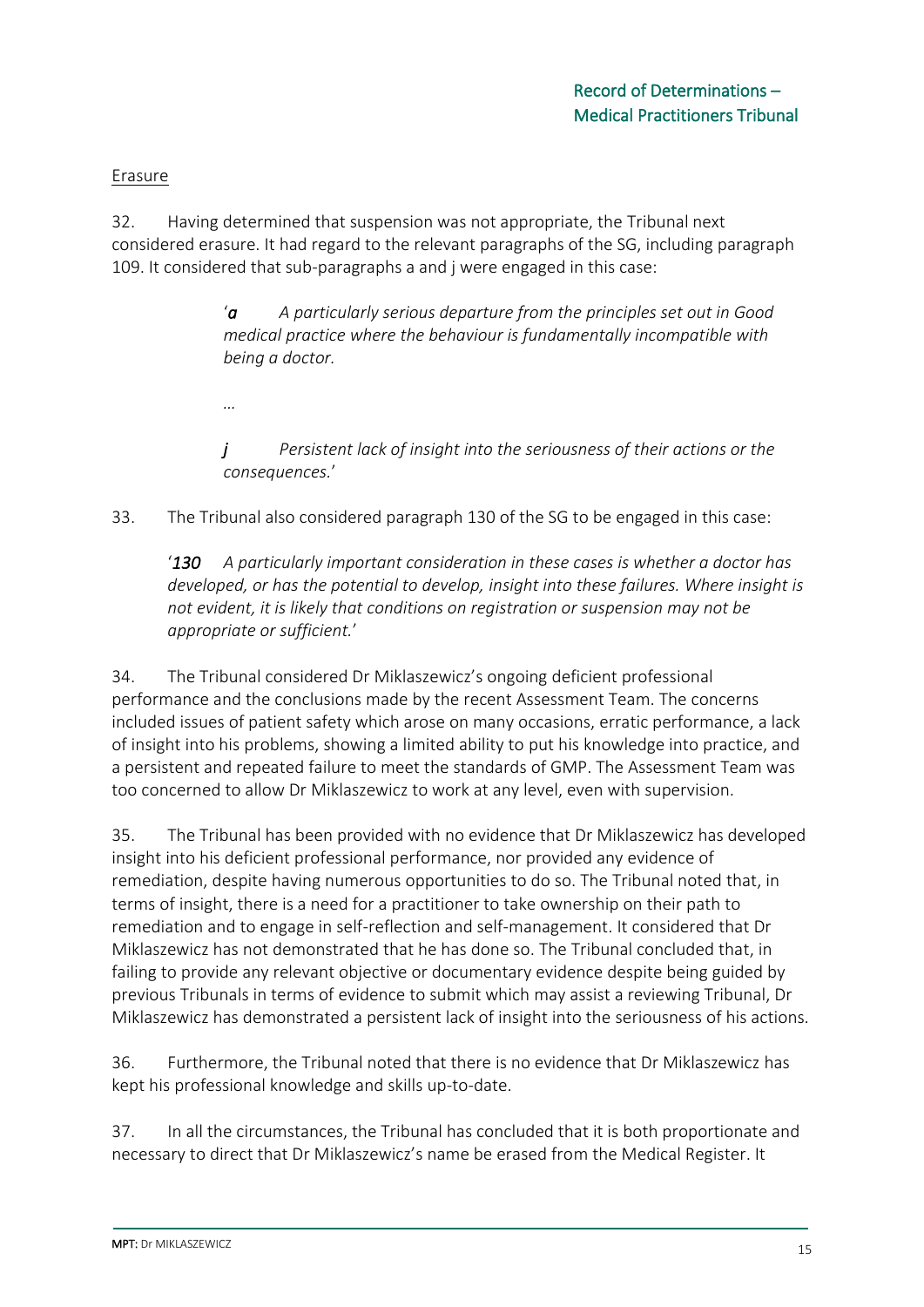considered that this is the only means to protect members of the public, to promote and maintain public confidence in the medical profession, and to promote and maintain proper professional standards and conduct for members of the medical profession.

38. The Tribunal has determined to erase Dr Miklaszewicz's from the Medical Register. The MPTS will send Dr Miklaszewicz a letter informing him of his right of appeal and when the direction and the new sanction will come into effect.

## Determination on Immediate Order - 06/05/2022

1. Having determined that Dr Miklaszewicz's name be erased from the Medical Register, the Tribunal has considered, in accordance with Rule 22 of the Rules, whether Dr Miklaszewicz's registration should be subject to an immediate order.

## Submissions

2. On behalf of the GMC, Ms Gilsenan made an application for the imposition of an immediate order of suspension to be imposed pending the sanction of erasure taking effect. She submitted that this would be appropriate and proportionate given the concerns raised by the recent performance assessment and the Tribunal's findings thus far. She invited the Tribunal to impose an immediate order of suspension to protect patients and so that public confidence in the profession is not undermined.

3. Dr Miklaszewicz submitted that he did not intend to practise so he did not oppose Ms Gilsenan's application.

# The Tribunal's Determination

4. Given the concerns raised by the recent performance assessment and the Tribunal's decision that it is necessary to erase Dr Miklaszewicz's name from the Medical Register, the Tribunal determined that an immediate order was appropriate in order to ensure patient safety and to maintain public confidence in the profession.

5. The MPTS will send Dr Miklaszewicz a letter informing him of his right of appeal and when the direction and the new sanction will come into effect. Dr Miklaszewicz's registration will be suspended from today and will remain in place during the appeal period. If an appeal is made, the immediate order of suspension will remain in force until the appeal has concluded.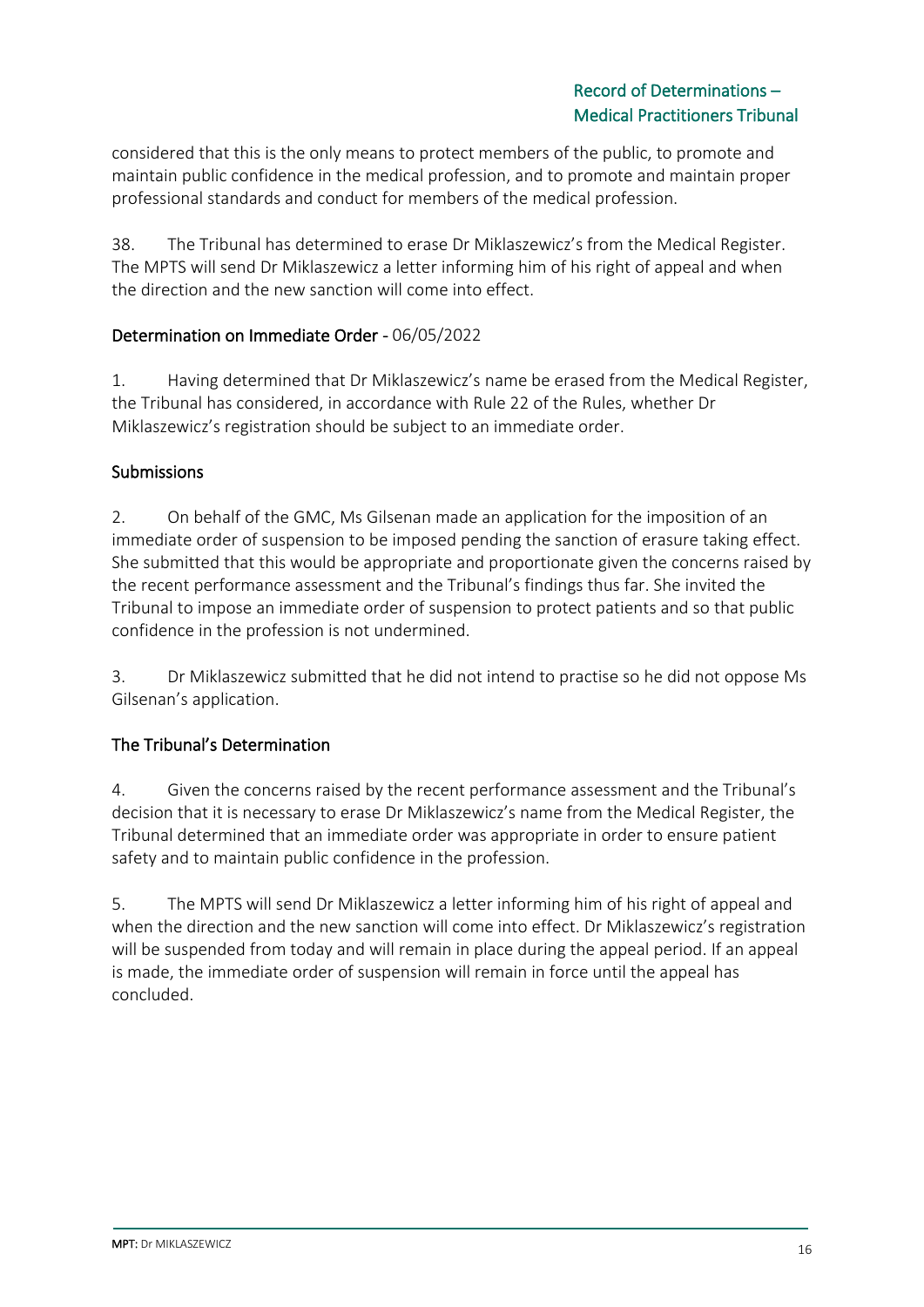### Annex A – Application to admit evidence - 06/05/2022

1. At the outset of the hearing, Ms Emma Gilsenan, Counsel on behalf of the GMC, made an application pursuant to Rule 34(1) of the Rules to admit further documentary evidence.

2. The documents included a bundle detailing the attempts made by the GMC and the MPTS to serve notice of this hearing upon Dr Miklaszewicz, an email from Dr Miklaszewicz to the GMC dated 7 January 2022 confirming usage of his email address, email correspondence between the GMC and Dr Miklaszewicz dated 4 May 2022, and records of two telephone notes detailing conversations which occurred between the GMC and Dr Miklaszewicz on 4 May 2022.

3. Ms Gilsenan submitted that these documents were relevant in terms of service, particularly given that Dr Miklaszewicz has provided no response to any correspondence from the GMC or MPTS until 4 May 2022. She also submitted that it would be fair to admit these documents.

4. Dr Miklaszewicz did not object to Ms Gilsenan's application and stated that he may also wish to rely upon the documents when presenting his case. He stated that he had not received the emails notifying him of this review hearing and that he has had similar problems with his email account in the past but was reluctant to change his email address as he did not want to lose correspondence from the past.

# The Tribunal's decision

5. The Tribunal had regard to Rule 34(1) which states:

'*The Committee or a Tribunal may admit any evidence they consider fair and relevant to the case before them, whether or not such evidence would be admissible in a court of law.*'

6. The Tribunal was of the view that the documents outlined by Ms Gilsenan were of potential relevance to the case being considered at this review hearing. It also bore in mind that the application was not opposed by Dr Miklaszewicz. It considered that it would be fair to admit the documents.

7. Accordingly, the Tribunal determined to grant Ms Gilsenan's application.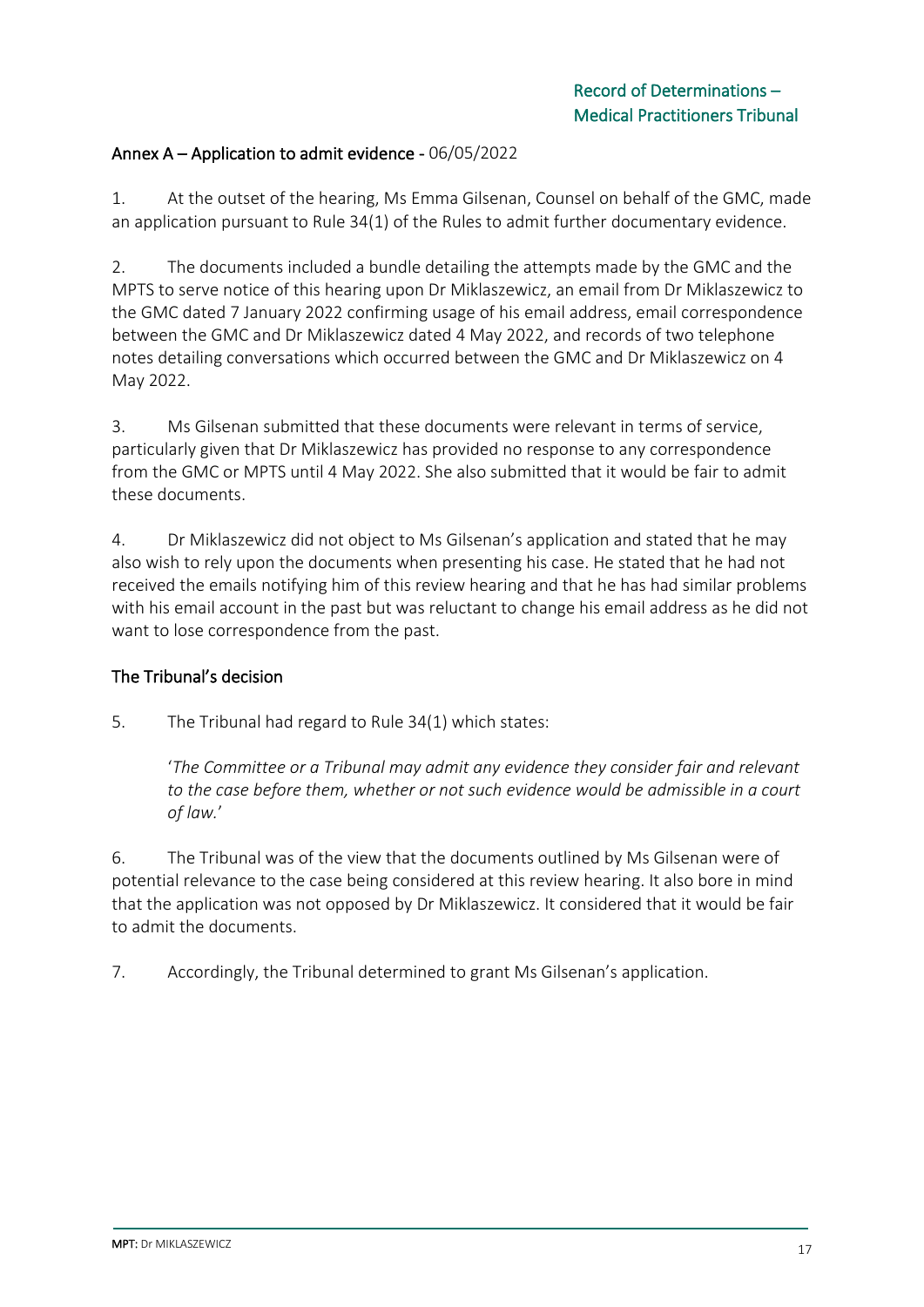## Annex B – Application to admit further evidence - 06/05/2022

1. At the outset of the hearing, Dr Miklaszewicz made an application pursuant to Rule 34(1) of the Rules to admit further documentary evidence.

2. The documents Dr Miklaszewicz wished to admit were transcripts of previous MPT hearings, including the substantive hearing which concluded in January 2019, and the two review hearings held in 2020 and 2021.

3. Dr Miklaszewicz submitted that he did not want this hearing to be based on an incorrect image about him and he would feel much safer if he could refer to parts of the transcript should he need to during this review hearing.

4. Ms Gilsenan submitted that the determinations of each MPT are set out in full in the hearing bundle. She submitted that it is not clear what specific issue or issues the transcripts of previous hearings would be relevant to, and that it would not be relevant or fair in the circumstances to admit them.

#### The Tribunal's decision

5. The Tribunal had regard to Rule 34(1) which states:

'*The Committee or a Tribunal may admit any evidence they consider fair and relevant to the case before them, whether or not such evidence would be admissible in a court of law.*'

6. The Tribunal was of the view that it would be unlikely that the transcripts of previous hearings would contain material relevant to the task of the Tribunal at this review hearing; namely to assess the progress made by Dr Miklaszewicz since his previous review hearing and whether his fitness to practise is currently impaired. When asked by the Tribunal, Dr Miklaszewicz was unable to specify which parts of the transcripts he would seek to rely upon. He stated that he could not identify a specific issue but he had a general sense that they were important.

7. Further, the Tribunal was conscious that, if the transcripts were admitted, it would be incumbent upon the Tribunal to consider them properly, which would take a substantial amount of time. The Tribunal was mindful that it has a duty to deal with the matters at this review hearing as expeditiously as possible. As such, the Tribunal determined that it would be disproportionate to admit the transcripts given their unlikely relevance at this review hearing.

8. The Tribunal determined that it would not be relevant, fair or appropriate for this Tribunal to re-examine evidence from previous hearings or appear to undermine the decisions of previous Tribunals.

9. Accordingly, the Tribunal determined to refuse Dr Miklaszewicz's application.